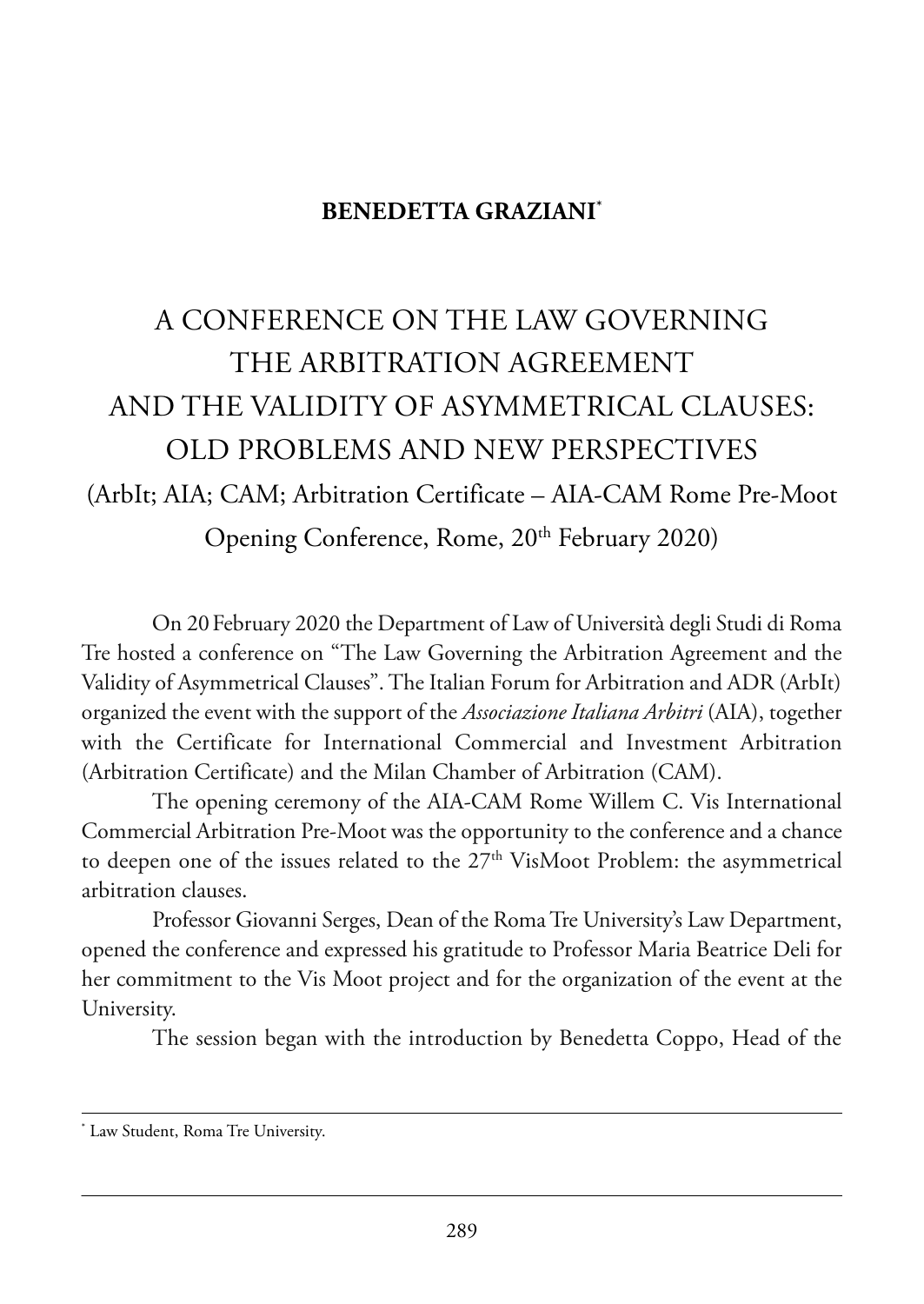Rome Branch Office of the Milan Chamber of Arbitration (CAM). She recalled the Vis moot organization as a tradition and underlined the importance for all the arbitration institutions to be proactive.

The floor was left to Professor Maria Beatrice Deli, Secretary General of the *Associazione Italiana Arbitri* (AIA), who remarked the importance of the conference to gain new perspectives on the problem of asymmetrical arbitration agreements. she also reminded the next-day conference "An insight view on the LCIA Rules" held by Luca Radicati di Brozolo, Vice President of the London Court of International Arbitration.

Gianluca Benedetti, Co-Chair of arbit and partner of Bridgelaw, moderated the debate related to the possible scenarios of different governing laws of an arbitration clause. Gustav Flecke-Giammarco, Founder of Seven Summits Arbitration, and Andrea Carlevaris, Partner of BonelliErede, participated to the debate.

The first issue faced during the conference was concerning the law applicable to the arbitration clause, which, according to the International Arbitration principles, is to be considered separate and independent from the contract in which it is contained. Gianluca Benedetti firstly illustrated the overarching problem of having more than one applicable state law in International Arbitration and specified that the doctrine of separability can be considered a milestone of International Arbitration.

The floor was left to Andrea Carlevaris who stated that problems arise when different solutions are adopted by a variety of jurisdictions regarding the validity of arbitration agreements. The doctrine of separability may rise concerns as the parties generally draft the contract as a whole and do not expect that the arbitration agreement could be interpreted by an arbitral court through different regulations. An additional problem arises when considering applicable laws: in the absence of choice-of-law clauses in the arbitration agreements, the formal and the substantial requirements of the agreement can be ruled by different laws. Dr. Carlevaris offered an overview of the different approaches to the problem. The majority of scholars believes that the applicable law should be the law of the place of arbitration, whereas others tend to apply the contract law. Dr. Carlevaris pointed out that, in the *Sulamerica Case* decision, the English Court of Appeal used the closest connection principle, which led to the application of the law of the place of arbitration. however, he stressed the fact that even the application of the closest connection principle does not lead to a harmonization of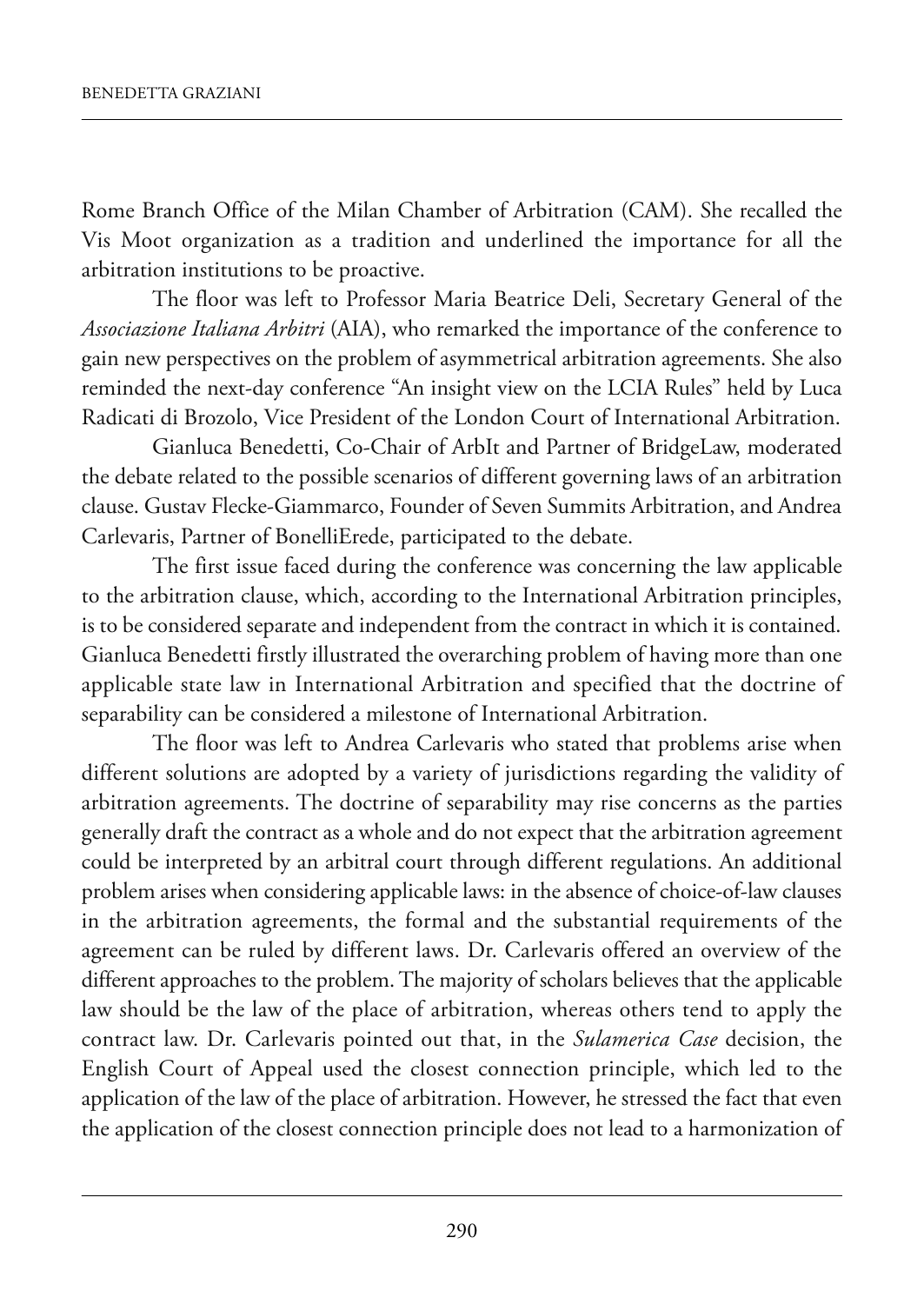the present matter. in fact, in france there has been an evolution concerning substantive rules governing the issue: it was decided to investigate the parties' real intention, which can be limited only by public policy and mandatory rules. Instead the United States courts found that, in the light of articles 2 and 5 of the nYC, an analysis of the validity of the resolution clauses can be exhaustive considering the domestic law and international standards, seeing the principle of estoppel and the general principle of validation as well.

The following speech was delivered by Gustav Flecke-Giammarco, who provided an overview of four different approaches to determine the validity of an arbitration agreement. firstly, dr. flecke-Giammarco addressed the *lex contractus* approach, mostly used by the English courts. According to this approach, arbitrators must apply the contract law provisions to all the substantive disputes, including those concerning arbitration agreement. he stressed the importance of the safeguard of the arbitration agreement, as its validity might affect the enforcement of the award. In order to perform this purpose, Dr. Flecke-Giammarco and the majority of the German doctrine prefer the *lex arbitri* approach. Arguing this solution, the contract law cannot be applied to the arbitration clause since it has a different scope from the rest of the contract. The application of the *lex fori* constitutes the third approach described, which is criticized as the majority of arbitral institutions do not indicate a certain and specific condition for the identification of the forum. The fourth and last approach involves the applicability of the pro-validation principle, which was underlined in the decision of the *Sulamerica* Case as well. Finally, Dr. Flecke-Giammarco described a new trend on the validity of arbitration agreements: many practitioners have held that questions regarding the arbitration agreement may be resolved through an analysis under the light of the CisG.

The second topic faced during the conference was the scope and validity of the asymmetrical arbitration clauses. This second part was moderated by Andrew G. Paton, Partner of the *Studio Legale De Berti Jacchia*. Santtu Turunen, Secretary General of the Finland Arbitration Institute (FAI), and Niccolò Landi, Partner of the *Studio Legale Landi* in association with Beechey Arbitration, participated in the debate. The discussion began with a short definition given by Andrew G. Paton of an asymmetrical arbitration clause. he defined it as an arbitration clause that allows a party to have an option to unilaterally refer a dispute to courts or to arbitral tribunals. afterwards, he interviewed